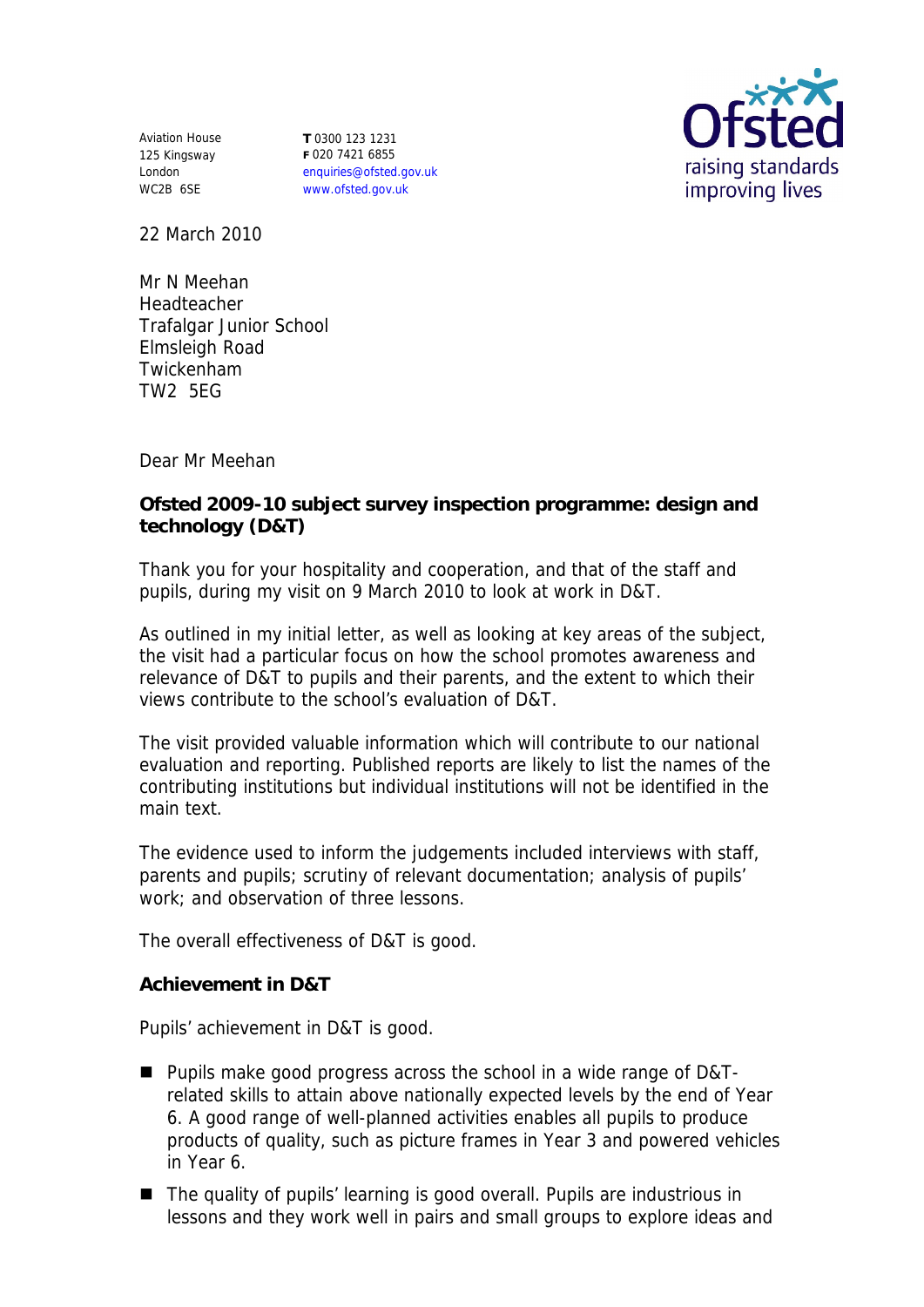talk about their designs. Pupils learn how to use simple tools safely, such as saws, demonstrating good awareness of how to minimise risk and stay safe when using them to cut resistant materials such as wood.

**Quality of teaching of D&T**

The quality of teaching in D&T is good.

- Teaching and learning are good overall. Teachers demonstrate good levels of subject knowledge and use subject-specific vocabulary effectively during lessons. Lesson planning is detailed and teachers identify and share the key learning intentions with pupils clearly to provide a basis for good learning. However, sometimes teachers choose tasks that are not matched carefully to the learning intention or the resources available. This can hinder the opportunity for rapid progress.
- Procedures for assessment in D&T are satisfactory. Staff provide good support to pupils in lessons and provide appropriate levels of information about how well they are doing in D&T. Pupils' individual D&T folders provide a continuous record of their achievement. These are used appropriately to inform end-of-year reports.

**Quality of the curriculum in D&T**

The quality of the curriculum in D&T is good.

- A balanced and varied curriculum provides many good opportunities for the continuous development of D&T skills. Well-planned units of work ensure good links are established with other curriculum areas, such as science and art. Good opportunities are provided for pupils to use information and communication technology in D&T, such as for creating simple graphic designs, using the internet for research about a product and controlling powered vehicles.
- Aspects of food technology are covered appropriately through themed 'Healthy Eating' weeks and modules of work for older pupils. However, resources are limited and, consequently, younger pupils have few opportunities to develop their skills in this aspect of D&T.

**Effectiveness of leadership and management in D&T**

Leadership and management in D&T are good.

■ The subject is led well and continues to build on the firm foundations laid down by the previous coordinator for D&T. Well-constructed action plans convey a clear vision for further improvement. Well-chosen training for staff has had a clear impact in the quality of teaching for example, in pupils' confident and safe use of wood in D&T activities. Self-evaluation is accurate based on a pictorial overview of pupils' work and scrutiny of teachers' planning. The observation of teaching and learning in lessons is, however, at an early stage of development. This means that subject leadership is not in a strong enough position to tackle any inconsistencies in the quality of pupils' learning experiences and achievement in D&T.